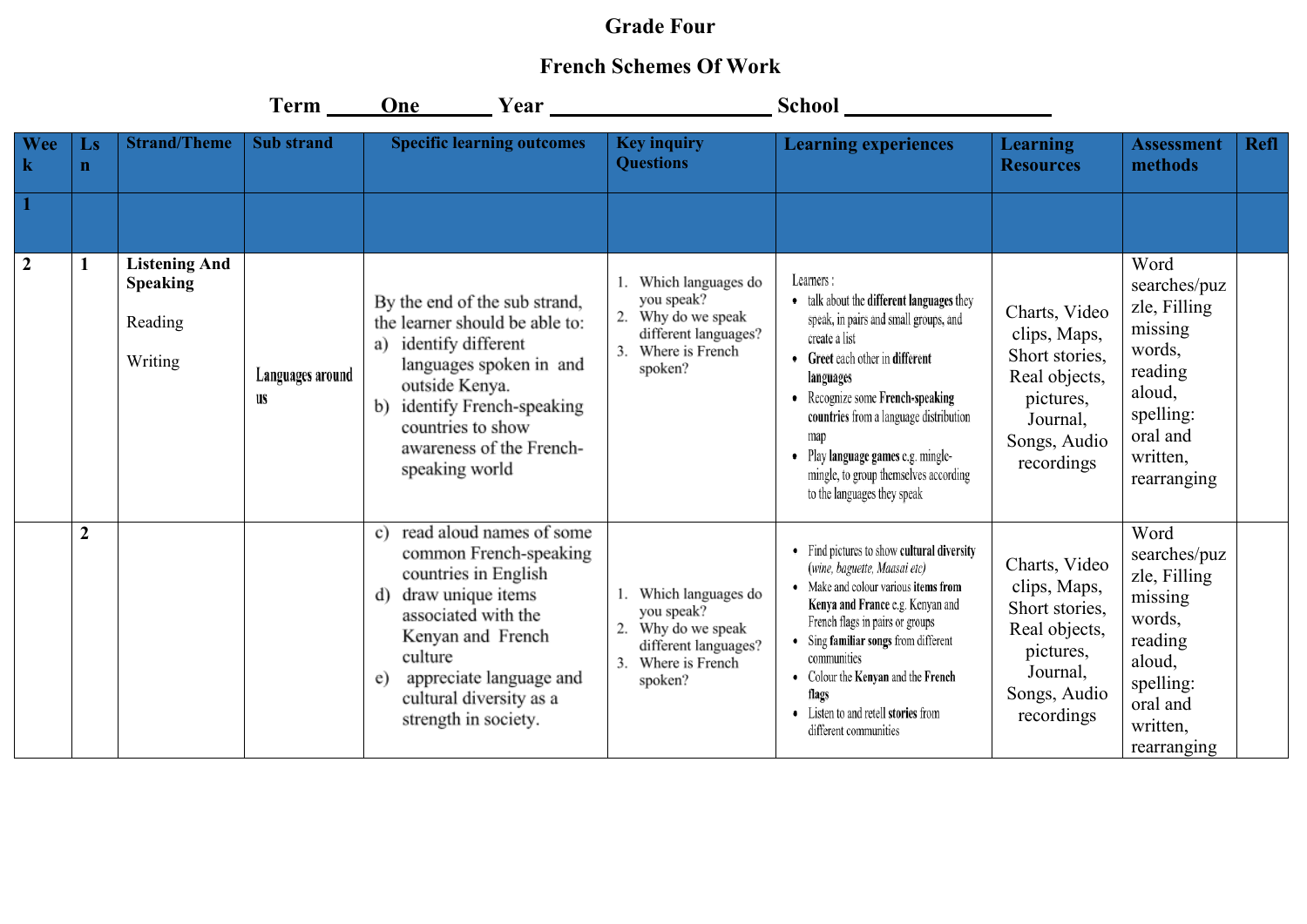| $\mathbf{3}$            | 1                | <b>Discovering</b><br><b>French:</b><br><b>Greetings</b><br>and taking<br>leave | By the end of the sub-strand, the<br>learner should be able to:<br>greet and respond to<br>a)<br>greetings in French<br>b) say goodbye using a<br>variety of expressions<br>demonstrate an<br>C)<br>appreciation of the value<br>of greetings in social<br>interactions | 1. Which greetings do<br>you know?<br>2. How do you respond<br>to the greetings?<br>3. Why do we greet<br>others?<br>4. How do you bid<br>someone farewell?                                                                              | The learners:<br>• Practice greeting each other in French<br>(Bonjour, salut) in pairs<br>• Practice greetings of different times of the<br>day with peers (Bonjour, Bonsoir)<br>• watch video clips to practice greetings of<br>different times of the day                                                                                                                                                                                   | Charts, Video<br>clips, Maps,<br>Short stories,<br>Real objects,<br>pictures,<br>Journal,<br>Songs, Audio<br>recordings<br>Charts, Video<br>clips, Maps,<br>Short stories,<br>Real objects,<br>pictures,<br>Journal,<br>Songs, Audio<br>recordings | Word<br>searches/puz<br>zle, Filling<br>missing<br>words,<br>reading<br>aloud,<br>spelling:<br>oral and<br>written,<br>rearranging |  |
|-------------------------|------------------|---------------------------------------------------------------------------------|-------------------------------------------------------------------------------------------------------------------------------------------------------------------------------------------------------------------------------------------------------------------------|------------------------------------------------------------------------------------------------------------------------------------------------------------------------------------------------------------------------------------------|-----------------------------------------------------------------------------------------------------------------------------------------------------------------------------------------------------------------------------------------------------------------------------------------------------------------------------------------------------------------------------------------------------------------------------------------------|----------------------------------------------------------------------------------------------------------------------------------------------------------------------------------------------------------------------------------------------------|------------------------------------------------------------------------------------------------------------------------------------|--|
|                         | $\boldsymbol{2}$ | <b>Discovering</b><br>French:<br><b>Greetings</b><br>and taking<br>leave        | By the end of the sub-strand, the<br>learner should be able to:<br>a) greet and respond to<br>greetings in French<br>b) say goodbye using a<br>variety of expressions<br>c) demonstrate an<br>appreciation of the value<br>of greetings in social<br>interactions       | Which greetings do<br>you know?<br>2. How do you respond<br>to the greetings?<br>3. Why do we greet<br>others?<br>4. How do you bid<br>someone farewell?                                                                                 | • Practise various ways of taking leave $(au)$<br>revoir, à demain, à bientôt)<br>• read aloud short dialogues containing<br>greetings<br>• Complete short dialogues with the<br>appropriate greeting<br>• Sing songs on greetings                                                                                                                                                                                                            | Charts, Video<br>clips, Maps,<br>Short stories,<br>Real objects,<br>pictures,<br>Journal,<br>Songs, Audio<br>recordings                                                                                                                            | Word<br>searches/puz<br>zle, Filling<br>missing<br>words,<br>reading<br>aloud,<br>spelling:<br>oral and<br>written,<br>rearranging |  |
| $\overline{\mathbf{4}}$ |                  | Sounds in<br>French                                                             | By the end of the sub-strand,<br>the learner should be able to:<br>Spell familiar words using<br>a)<br>knowledge of the French<br>alphabet.<br>b) Apply phonic knowledge to<br>read names and familiar<br>words.                                                        | What are some of<br>the sounds one can<br>hear from their<br>environment?<br>2. Which sounds do<br>you produce while<br>speaking?<br>3. Why is it important<br>to spell correctly?<br>4. What should one do<br>to listen<br>attentively? | Learners:<br>• Sing songs of the alphabet/ days of the<br>week/months of the year, in groups<br>• Spell their names and familiar words.<br>• Listen to and articulate target French sounds<br>(Vowels: a, ai, e, i, o, au, oi, u, ou, eau, eu:<br>Consonants: $j$ & $r$ ) on cards, in audio material<br>or video clips.<br>Recognize and read all the letters of the<br>alphabet<br>• Copy the alphabet and simple French words<br>correctly | Charts, Video<br>clips, Maps,<br>Short stories,<br>Real objects,<br>pictures,<br>Journal,<br>Songs, Audio<br>recordings                                                                                                                            | Word<br>searches/puz<br>zle, Filling<br>missing<br>words,<br>reading<br>aloud,<br>spelling:<br>oral and<br>written,<br>rearranging |  |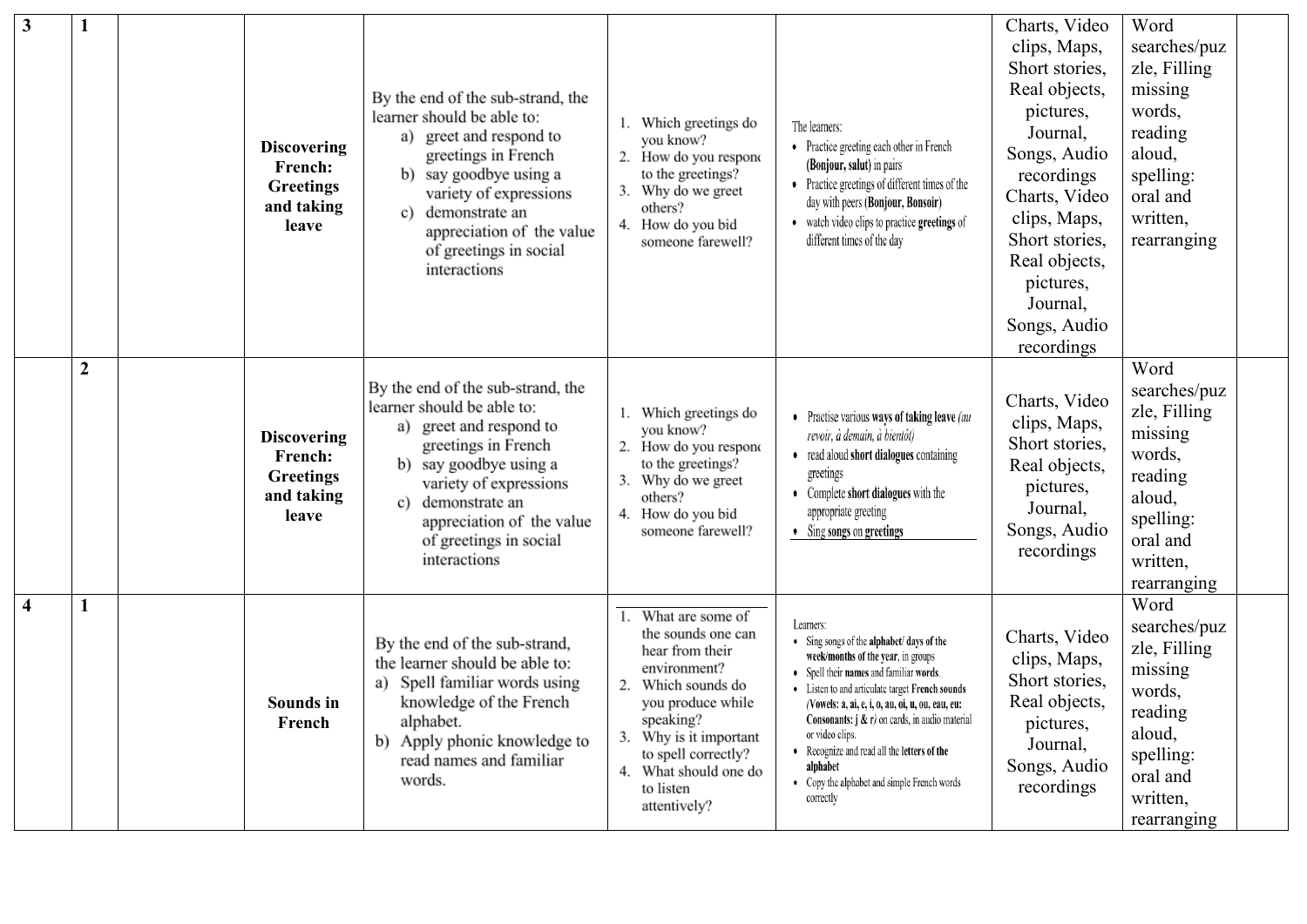|                | $\boldsymbol{2}$ | Sounds in<br>French        | By the end of the sub-strand,<br>the learner should be able to:<br>Spell familiar words using<br>a)<br>knowledge of the French<br>alphabet.<br>b) Apply phonic knowledge to<br>read names and familiar<br>words. | What are some of<br>the sounds one can<br>hear from their<br>environment?<br>2.<br>Which sounds do<br>you produce while<br>speaking?<br>Why is it important<br>to spell correctly?<br>What should one do<br>4<br>to listen<br>attentively?           | Learners:<br>• Sing songs of the alphabet/ days of the<br>week/months of the year, in groups<br>• Spell their names and familiar words.<br>• Listen to and articulate target French sounds<br>(Vowels: a, ai, e, i, o, au, oi, u, ou, eau, eu:<br><b>Consonants:</b> $j$ & $r$ ) on cards, in audio material<br>or video clips.<br>• Recognize and read all the letters of the<br>alphabet<br>• Copy the alphabet and simple French words<br>correctly | Charts, Video<br>clips, Maps,<br>Short stories,<br>Real objects,<br>pictures,<br>Journal,<br>Songs, Audio<br>recordings | Word<br>searches/puz<br>zle, Filling<br>missing<br>words,<br>reading<br>aloud,<br>spelling:<br>oral and<br>written,<br>rearranging |
|----------------|------------------|----------------------------|------------------------------------------------------------------------------------------------------------------------------------------------------------------------------------------------------------------|------------------------------------------------------------------------------------------------------------------------------------------------------------------------------------------------------------------------------------------------------|--------------------------------------------------------------------------------------------------------------------------------------------------------------------------------------------------------------------------------------------------------------------------------------------------------------------------------------------------------------------------------------------------------------------------------------------------------|-------------------------------------------------------------------------------------------------------------------------|------------------------------------------------------------------------------------------------------------------------------------|
| $\overline{5}$ | 1                | <b>Sounds</b> in<br>French | By the end of the sub-strand,<br>the learner should be able to:<br>a) Spell familiar words using<br>knowledge of the French<br>alphabet.<br>b) Apply phonic knowledge to<br>read names and familiar<br>words.    | What are some of<br>the sounds one can<br>hear from their<br>environment?<br>2.<br>Which sounds do<br>you produce while<br>speaking?<br>3.<br>Why is it important<br>to spell correctly?<br>4. What should one do<br>to listen<br>attentively?       | Learners:<br>• Sing songs of the alphabet/ days of the<br>week/months of the year, in groups<br>• Spell their names and familiar words.<br>• Listen to and articulate target French sounds<br>(Vowels: a, ai, e, i, o, au, oi, u, ou, eau, eu:<br><b>Consonants:</b> $j$ & $r$ ) on cards, in audio material<br>or video clips.<br>• Recognize and read all the letters of the<br>alphabet<br>• Copy the alphabet and simple French words<br>correctly | Charts, Video<br>clips, Maps,<br>Short stories,<br>Real objects,<br>pictures,<br>Journal,<br>Songs, Audio<br>recordings | Word<br>searches/puz<br>zle, Filling<br>missing<br>words,<br>reading<br>aloud,<br>spelling:<br>oral and<br>written,<br>rearranging |
|                | $\boldsymbol{2}$ | <b>Sounds in</b><br>French | By the end of the sub-strand,<br>the learner should be able to:<br>a) Spell familiar words using<br>knowledge of the French<br>alphabet.<br>b) Apply phonic knowledge to<br>read names and familiar<br>words.    | What are some of<br>1.<br>the sounds one can<br>hear from their<br>environment?<br>2.<br>Which sounds do<br>you produce while<br>speaking?<br>Why is it important<br>3.<br>to spell correctly?<br>4. What should one do<br>to listen<br>attentively? | Learners:<br>• Sing songs of the alphabet/ days of the<br>week/months of the year, in groups<br>• Spell their names and familiar words.<br>• Listen to and articulate target French sounds<br>/Vowels: a, ai, e, i, o, au, oi, u, ou, eau, eu:<br><b>Consonants:</b> $j$ & $r$ ) on cards, in audio material<br>or video clips.<br>• Recognize and read all the letters of the<br>alphabet<br>• Copy the alphabet and simple French words<br>correctly | Charts, Video<br>clips, Maps,<br>Short stories,<br>Real objects,<br>pictures,<br>Journal,<br>Songs, Audio<br>recordings | Word<br>searches/puz<br>zle, Filling<br>missing<br>words,<br>reading<br>aloud,<br>spelling:<br>oral and<br>written,<br>rearranging |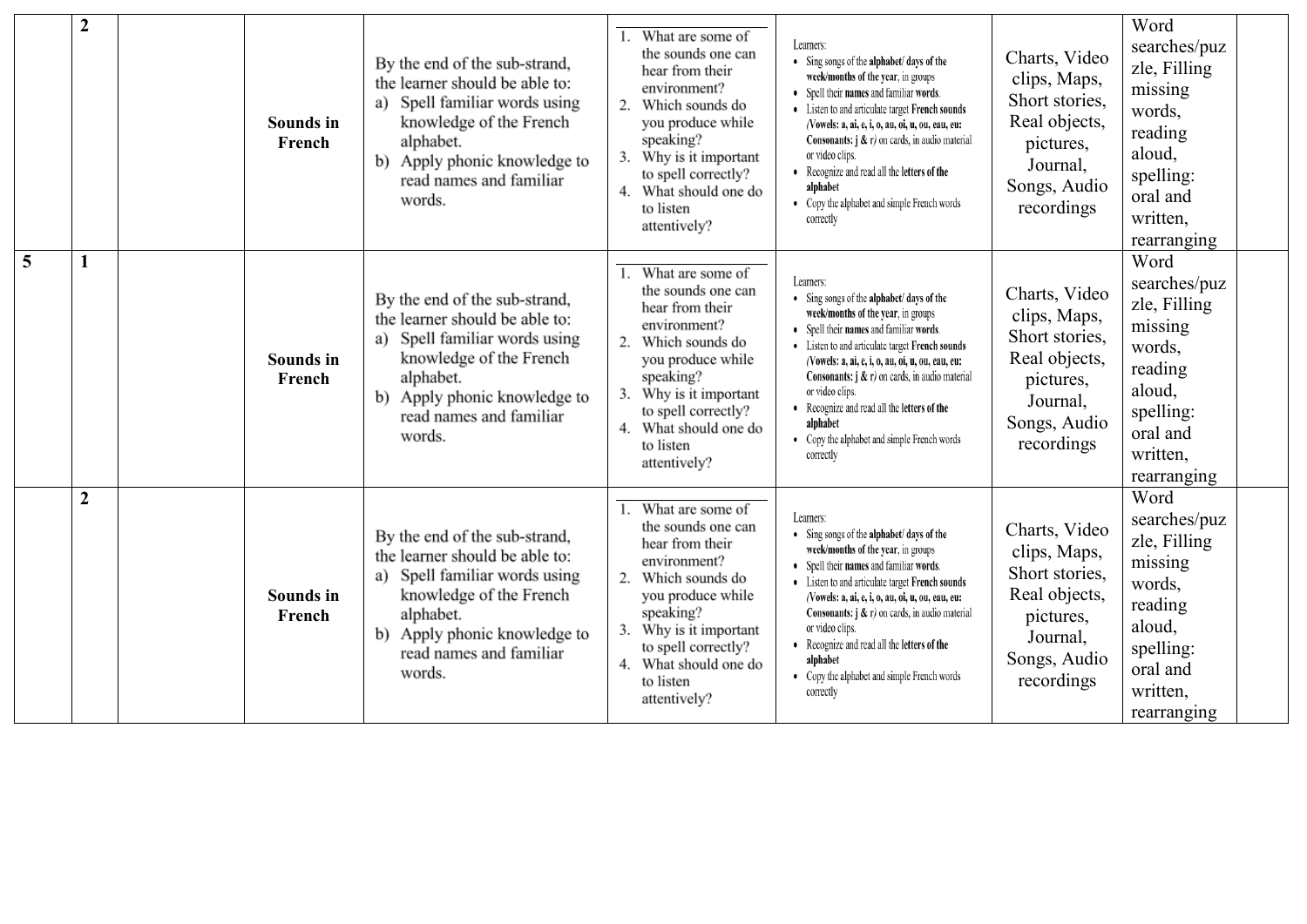| 6              |                | Sounds in<br>French | By the end of the sub-strand,<br>the learner should be able to:<br>Spell familiar words using<br>a)<br>knowledge of the French<br>alphabet.<br>b) Apply phonic knowledge to<br>read names and familiar<br>words. | What are some of<br>the sounds one can<br>hear from their<br>environment?<br>2.<br>Which sounds do<br>you produce while<br>speaking?<br>3. Why is it important<br>to spell correctly?<br>What should one do<br>to listen<br>attentively? | Learners:<br>• Sing songs of the alphabet/ days of the<br>week/months of the year, in groups<br>• Spell their names and familiar words.<br>• Listen to and articulate target French sounds<br>/Vowels: a, ai, e, i, o, au, oi, u, ou, eau, eu:<br>Consonants: $j$ & $r$ ) on cards, in audio material<br>or video clips.<br>• Recognize and read all the letters of the<br>alphabet<br>• Copy the alphabet and simple French words<br>correctly | Charts, Video<br>clips, Maps,<br>Short stories,<br>Real objects,<br>pictures,<br>Journal,<br>Songs, Audio<br>recordings | Word<br>searches/puz<br>zle, Filling<br>missing<br>words,<br>reading<br>aloud,<br>spelling:<br>oral and<br>written,<br>rearranging |
|----------------|----------------|---------------------|------------------------------------------------------------------------------------------------------------------------------------------------------------------------------------------------------------------|------------------------------------------------------------------------------------------------------------------------------------------------------------------------------------------------------------------------------------------|-------------------------------------------------------------------------------------------------------------------------------------------------------------------------------------------------------------------------------------------------------------------------------------------------------------------------------------------------------------------------------------------------------------------------------------------------|-------------------------------------------------------------------------------------------------------------------------|------------------------------------------------------------------------------------------------------------------------------------|
|                | $\overline{2}$ | Sounds in<br>French | Write familiar French words<br>c)<br>correctly<br>d) Use capital and small letters<br>correctly in writing<br>Demonstrate interest in<br>e).<br>sounding words.                                                  | What are some of<br>the sounds one can<br>hear from their<br>environment?<br>2. Which sounds do<br>you produce while<br>speaking?<br>Why is it important<br>to spell correctly?<br>What should one do<br>4.<br>to listen<br>attentively? | • Re-arrange jumbled up letters to form words<br>• Fill in missing letters to form correct French<br>words<br>• Create word searches in groups and pairs.<br>• Recite rhymes with the targeted sounds.<br>• Match letters to sounds using cards and<br>pictures orally and in writing.<br>• Play games where they listen to and repeat the<br>letter sounds using digital devices<br>• Create lists of word patterns                            | Charts, Video<br>clips, Maps,<br>Short stories,<br>Real objects,<br>pictures,<br>Journal,<br>Songs, Audio<br>recordings | Word<br>searches/puz<br>zle, Filling<br>missing<br>words,<br>reading<br>aloud,<br>spelling:<br>oral and<br>written,<br>rearranging |
| $\overline{7}$ | 1              | Sounds in<br>French | c) Write familiar French words<br>correctly<br>d) Use capital and small letters<br>correctly in writing<br>Demonstrate interest in<br>e).<br>sounding words.                                                     | What are some of<br>the sounds one can<br>hear from their<br>environment?<br>Which sounds do<br>you produce while<br>speaking?<br>Why is it important<br>to spell correctly?<br>4. What should one do<br>to listen<br>attentively?       | • Re-arrange jumbled up letters to form words<br>• Fill in missing letters to form correct French<br>words<br>• Create word searches in groups and pairs.<br>• Recite rhymes with the targeted sounds.<br>• Match letters to sounds using cards and<br>pictures orally and in writing.<br>• Play games where they listen to and repeat the<br>letter sounds using digital devices<br>• Create lists of word patterns                            | Charts, Video<br>clips, Maps,<br>Short stories,<br>Real objects,<br>pictures,<br>Journal,<br>Songs, Audio<br>recordings | Word<br>searches/puz<br>zle, Filling<br>missing<br>words,<br>reading<br>aloud,<br>spelling:<br>oral and<br>written,<br>rearranging |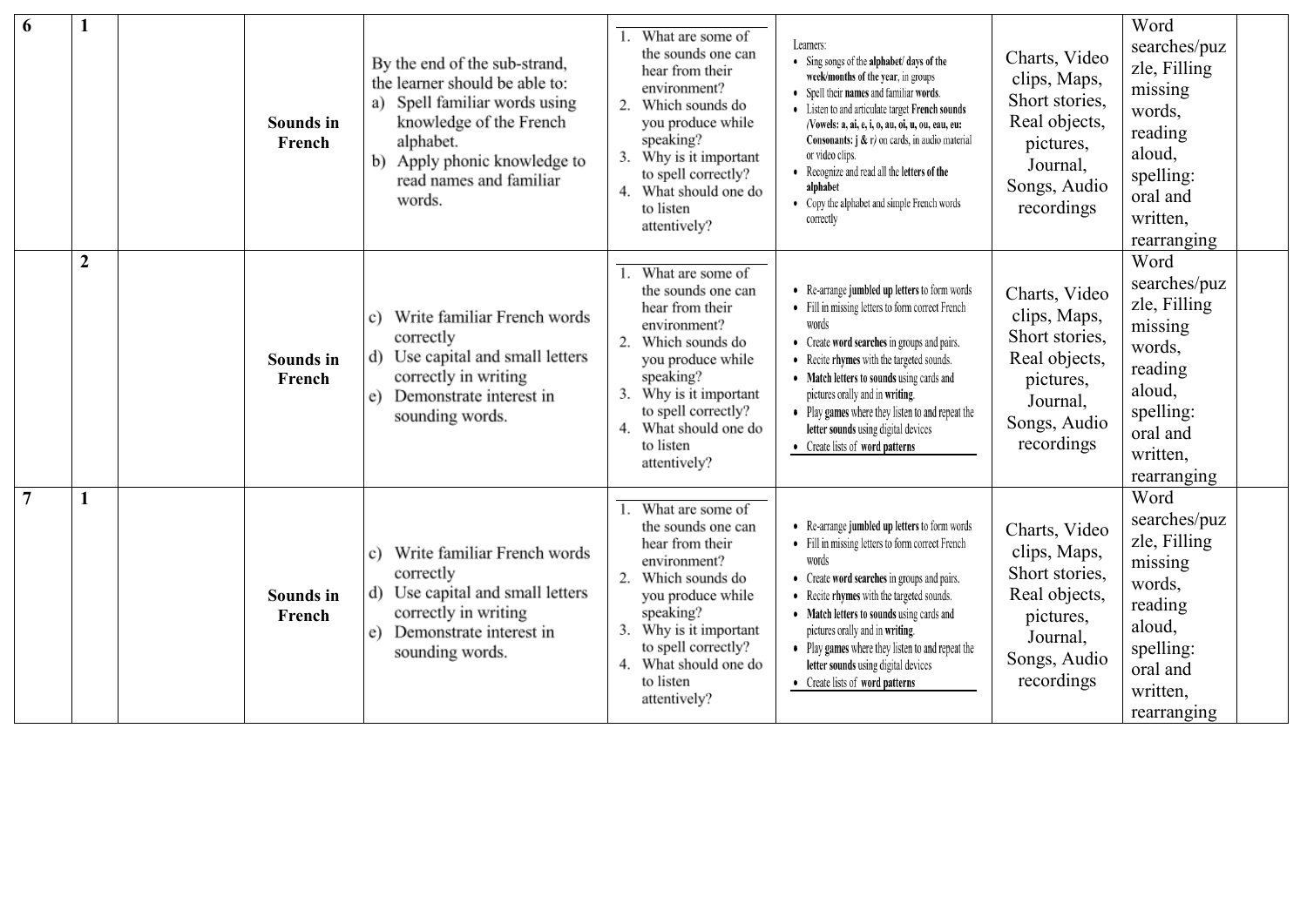|   | $\boldsymbol{2}$ | Sounds in<br>French | c) Write familiar French words<br>correctly<br>d) Use capital and small letters<br>correctly in writing<br>e) Demonstrate interest in<br>sounding words.               | What are some of<br>the sounds one can<br>hear from their<br>environment?<br>2.<br>Which sounds do<br>you produce while<br>speaking?<br>Why is it important<br>3.<br>to spell correctly?<br>What should one do<br>4.<br>to listen<br>attentively? | • Re-arrange jumbled up letters to form words<br>• Fill in missing letters to form correct French<br>words<br>• Create word searches in groups and pairs.<br>Recite rhymes with the targeted sounds.<br>• Match letters to sounds using cards and<br>pictures orally and in writing.<br>• Play games where they listen to and repeat the<br>letter sounds using digital devices<br>• Create lists of word patterns      | Charts, Video<br>clips, Maps,<br>Short stories,<br>Real objects,<br>pictures,<br>Journal,<br>Songs, Audio<br>recordings | Word<br>searches/puz<br>zle, Filling<br>missing<br>words,<br>reading<br>aloud,<br>spelling:<br>oral and<br>written,<br>rearranging |
|---|------------------|---------------------|------------------------------------------------------------------------------------------------------------------------------------------------------------------------|---------------------------------------------------------------------------------------------------------------------------------------------------------------------------------------------------------------------------------------------------|-------------------------------------------------------------------------------------------------------------------------------------------------------------------------------------------------------------------------------------------------------------------------------------------------------------------------------------------------------------------------------------------------------------------------|-------------------------------------------------------------------------------------------------------------------------|------------------------------------------------------------------------------------------------------------------------------------|
| 8 | 1                | Sounds in<br>French | Write familiar French words<br>C)<br>correctly<br>d) Use capital and small letters<br>correctly in writing<br>e) Demonstrate interest in<br>sounding words.            | What are some of<br>1.<br>the sounds one can<br>hear from their<br>environment?<br>Which sounds do<br>you produce while<br>speaking?<br>Why is it important<br>to spell correctly?<br>What should one do<br>4.<br>to listen<br>attentively?       | Re-arrange jumbled up letters to form words<br>• Fill in missing letters to form correct French<br>words<br>• Create word searches in groups and pairs.<br>Recite rhymes with the targeted sounds.<br>• Match letters to sounds using cards and<br>pictures orally and in writing.<br>• Play games where they listen to and repeat the<br>letter sounds using digital devices<br>• Create lists of word patterns        | Charts, Video<br>clips, Maps,<br>Short stories,<br>Real objects,<br>pictures,<br>Journal,<br>Songs, Audio<br>recordings | Word<br>searches/puz<br>zle, Filling<br>missing<br>words,<br>reading<br>aloud,<br>spelling:<br>oral and<br>written,<br>rearranging |
|   | $\boldsymbol{2}$ | Sounds in<br>French | Write familiar French words<br>c)<br>correctly<br>d) Use capital and small letters<br>correctly in writing<br>e) Demonstrate interest in<br>sounding words.            | What are some of<br>the sounds one can<br>hear from their<br>environment?<br>Which sounds do<br>2.<br>you produce while<br>speaking?<br>Why is it important<br>to spell correctly?<br>What should one do<br>to listen<br>attentively?             | • Re-arrange jumbled up letters to form words<br>• Fill in missing letters to form correct French<br>words<br>• Create word searches in groups and pairs.<br>Recite rhymes with the targeted sounds.<br>• Match letters to sounds using cards and<br>pictures orally and in writing.<br>• Play games where they listen to and repeat the<br>letter sounds using digital devices<br>• Create lists of word patterns      | Charts, Video<br>clips, Maps,<br>Short stories,<br>Real objects,<br>pictures,<br>Journal,<br>Songs, Audio<br>recordings | Word<br>searches/puz<br>zle, Filling<br>missing<br>words,<br>reading<br>aloud,<br>spelling:<br>oral and<br>written,<br>rearranging |
| 9 | 1                | <b>Myself</b>       | By the end of the sub<br>strand, the learner should<br>be able to:<br>a) introduce self<br>appropriately<br>b) read short and simple<br>texts about self and<br>family | How do you<br>introduce<br>yourself to<br>someone?                                                                                                                                                                                                | The learners:<br>• ask and respond to questions, in pairs and groups, on:<br>- Name (s'appeler; je, tu, il/elle)<br>-Gender (être+gendre; je, tu, il, elle)<br>- Age (avoir+age; je,tu,il/elle)<br>- Nationality (être +nationalité)<br>-Languages they speak,<br>• ask peers about the names of members of their nuclear<br>family (mon, ton; ma, ta; mère, père, soeur, frère) and<br>respond when asked about theirs | Charts, Video<br>clips, Maps,<br>Short stories,<br>Real objects,<br>pictures,<br>Journal,<br>Songs, Audio<br>recordings | Word<br>searches/puz<br>zle, Filling<br>missing<br>words,<br>reading<br>aloud,<br>spelling:                                        |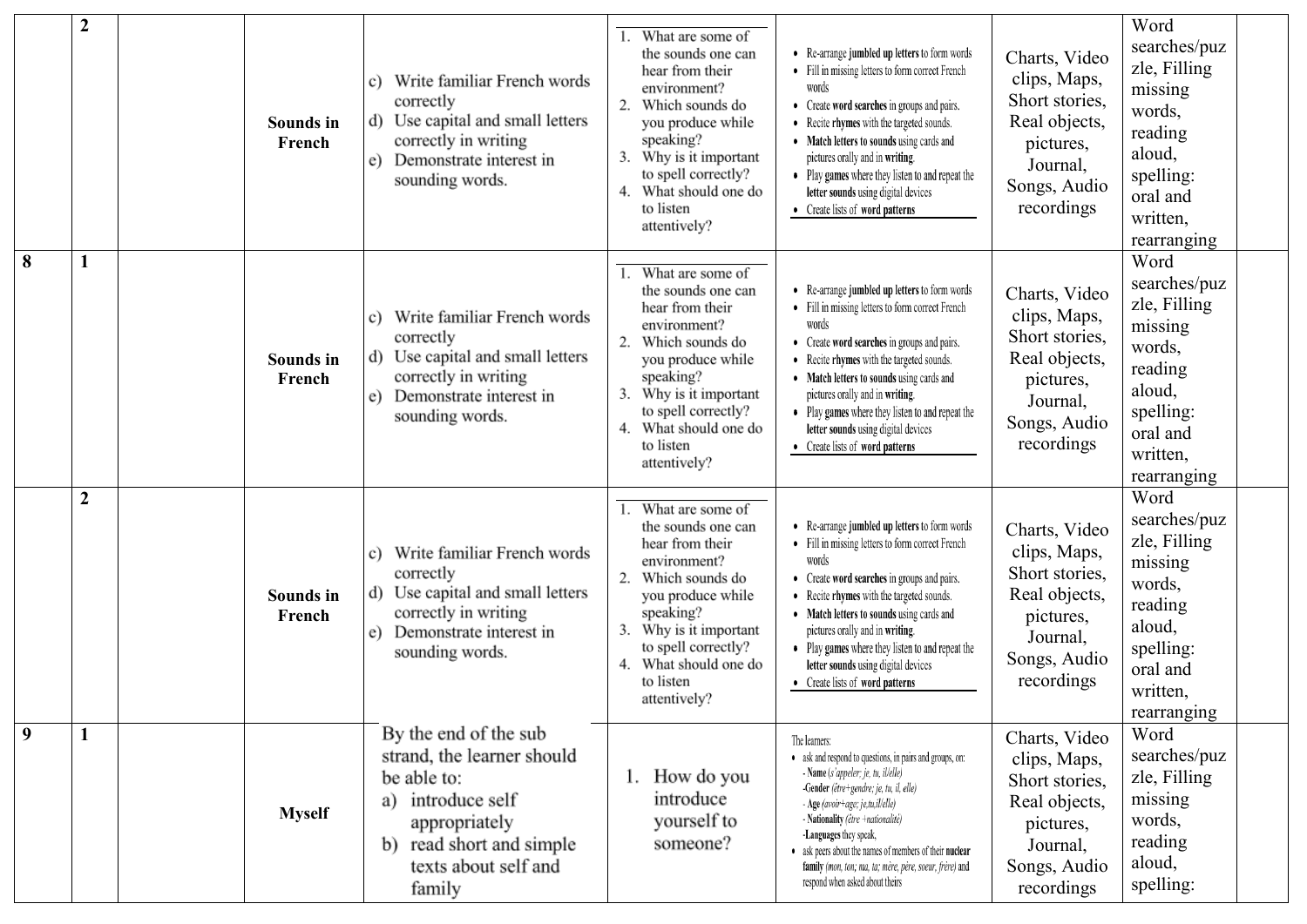|    |                |               |                                                                                                                                                                        |                                                          |                                                                                                                                                                                                                                                                                                                                                                                                                         |                                                                                                                         | 2oral and                                                                                                                          |
|----|----------------|---------------|------------------------------------------------------------------------------------------------------------------------------------------------------------------------|----------------------------------------------------------|-------------------------------------------------------------------------------------------------------------------------------------------------------------------------------------------------------------------------------------------------------------------------------------------------------------------------------------------------------------------------------------------------------------------------|-------------------------------------------------------------------------------------------------------------------------|------------------------------------------------------------------------------------------------------------------------------------|
|    |                |               |                                                                                                                                                                        |                                                          |                                                                                                                                                                                                                                                                                                                                                                                                                         |                                                                                                                         | written,                                                                                                                           |
|    |                |               |                                                                                                                                                                        |                                                          |                                                                                                                                                                                                                                                                                                                                                                                                                         |                                                                                                                         | rearranging                                                                                                                        |
|    | $\overline{2}$ | <b>Myself</b> | By the end of the sub<br>strand, the learner should<br>be able to:<br>a) introduce self<br>appropriately<br>b) read short and simple<br>texts about self and<br>family | How do you<br>1.<br>introduce<br>yourself to<br>someone? | The learners:<br>• ask and respond to questions, in pairs and groups, on:<br>- Name (s'appeler; je, tu, il/elle)<br>-Gender (être+gendre; je, tu, il, elle)<br>- Age (avoir+age; je,tu,il/elle)<br>- Nationality (être +nationalité)<br>-Languages they speak,<br>• ask peers about the names of members of their nuclear<br>family (mon, ton; ma, ta; mère, père, soeur, frère) and<br>respond when asked about theirs | Charts, Video<br>clips, Maps,<br>Short stories,<br>Real objects,<br>pictures,<br>Journal,<br>Songs, Audio<br>recordings | Word<br>searches/puz<br>zle, Filling<br>missing<br>words,<br>reading<br>aloud,<br>spelling:<br>oral and<br>written,<br>rearranging |
| 10 |                | <b>Myself</b> | By the end of the sub<br>strand, the learner should<br>be able to:<br>a) introduce self<br>appropriately<br>b) read short and simple<br>texts about self and<br>family | How do you<br>1.<br>introduce<br>yourself to<br>someone? | The learners:<br>• ask and respond to questions, in pairs and groups, on:<br>- Name (s'appeler; je, tu, il/elle)<br>-Gender (être+gendre; je, tu, il, elle)<br>- Age (avoir+age; je,tu,il/elle)<br>- Nationality (être +nationalité)<br>-Languages they speak,<br>• ask peers about the names of members of their nuclear<br>family (mon, ton; ma, ta; mère, père, soeur, frère) and<br>respond when asked about theirs | Charts, Video<br>clips, Maps,<br>Short stories,<br>Real objects,<br>pictures,<br>Journal,<br>Songs, Audio<br>recordings | Word<br>searches/puz<br>zle, Filling<br>missing<br>words,<br>reading<br>aloud,<br>spelling:<br>oral and<br>written,<br>rearranging |
|    | $\overline{2}$ | <b>Myself</b> | By the end of the sub<br>strand, the learner should<br>be able to:<br>a) introduce self<br>appropriately<br>b) read short and simple<br>texts about self and<br>family | 1. How do you<br>introduce<br>yourself to<br>someone?    | The learners:<br>• ask and respond to questions, in pairs and groups, on:<br>- Name (s'appeler; je, tu, il/elle)<br>-Gender (être+gendre; je, tu, il, elle)<br>- Age (avoir+age; je,tu,il/elle)<br>- Nationality (être +nationalité)<br>-Languages they speak,<br>• ask peers about the names of members of their nuclear<br>family (mon, ton; ma, ta; mère, père, soeur, frère) and<br>respond when asked about theirs | Charts, Video<br>clips, Maps,<br>Short stories,<br>Real objects,<br>pictures,<br>Journal,<br>Songs, Audio<br>recordings | Word<br>searches/puz<br>zle, Filling<br>missing<br>words,<br>reading<br>aloud,<br>spelling:<br>oral and<br>written,<br>rearranging |